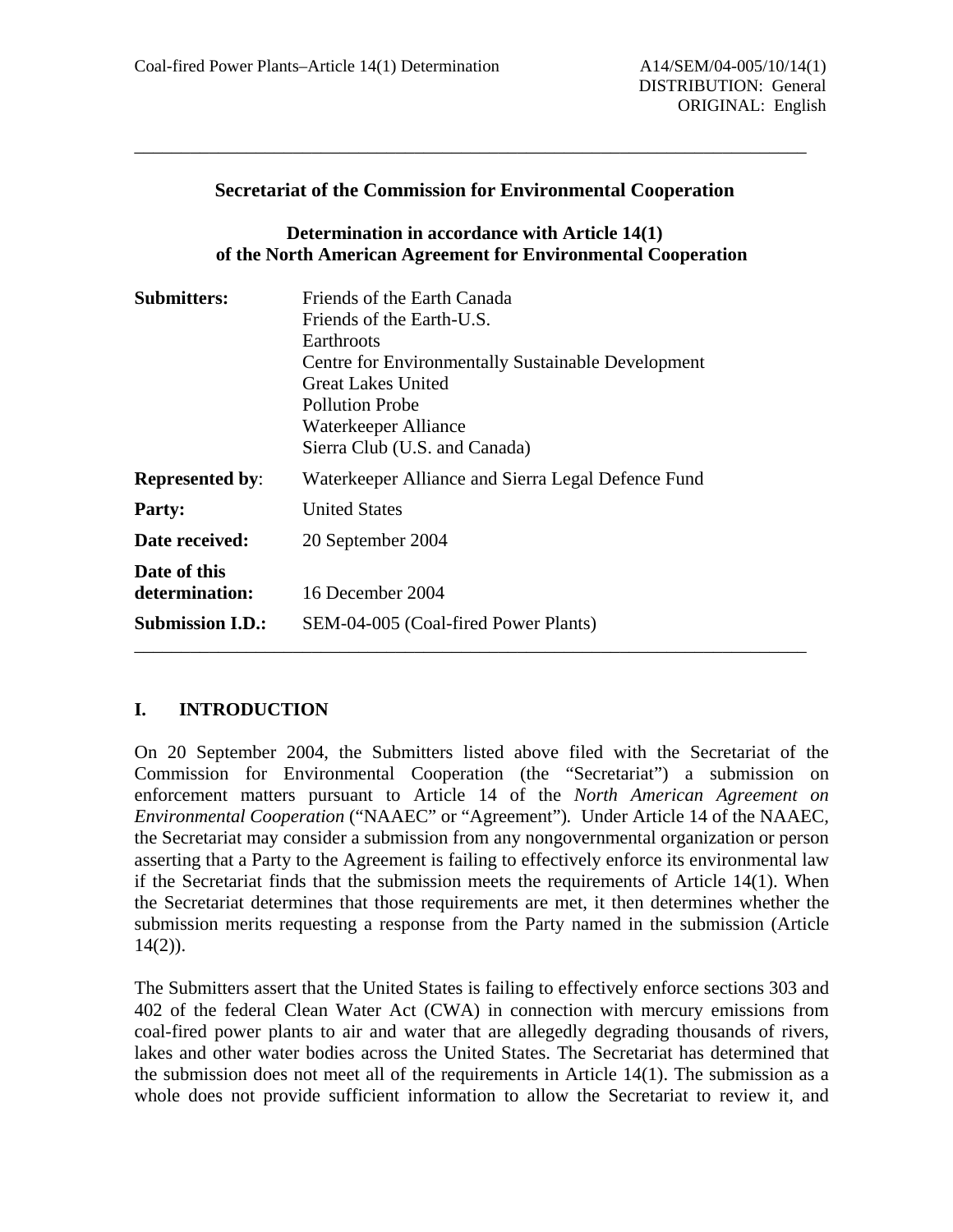therefore fails to satisfy Article  $14(1)(c)$ .<sup>1</sup> Although the submission and its appendices provide sufficient information with respect to some of the Submitters' assertions, information necessary for the Secretariat's review is lacking for others. The Secretariat's reasons are set forth below in Section III.

### **II. SUMMARY OF THE SUBMISSION**

The Submitters assert that throughout the United States, the number of fish consumption advisories  $(FCAs)^2$  for mercury has risen from 899 to 2347 since 1993, and that, according to the U.S. Environmental Protection Agency (USEPA), 35% of the total lake acres and 24% of the river miles in the United States are now under FCAs.<sup>3</sup> They contend that the USEPA "is allowing both non-point and point source discharges of mercury from coal-fired power plants that are contributing to a steady degradation of the nation's waterways as evidenced by increasing mercury fish advisories and the effective withdrawal of existing uses (fishable) of many of these water bodies."4 According to the Submitters, these discharges include both air emissions of mercury that fall back to the earth in the form of precipitation or as dry particles and direct discharges to water.

The Submitters assert that mercury discharges from coal-fired power plants to air and water contravene provisions of the CWA enacted to prevent degradation of national waters, in *National Pollutant Discharge Elimination System* (NPDES) provisions under section 402 of the CWA and Water Quality Standards provisions under section 303 of the CWA. According to the submission, the CWA, through the NPDES provisions, "requires the [USEPA] Administrator to establish and enforce technology and water quality-based limitations for point source discharges into the country's navigable waters."5 The submission also describes the system for delegating permitting of point sources to states under USEPA's oversight authority.<sup>6</sup>

The submission then presents an explanation of state water quality standards (WQS). The Submitters assert that states designate uses, including both existing and desired uses, for all water bodies within their borders and that they are required to protect and maintain the level of water quality necessary to protect "existing uses."<sup>7</sup> They claim that "if a water in the U.S. was being used as a source for fish consumption on or after November 28, 1975, the CWA makes it clear that both point and nonpoint sources of pollutants must be controlled to allow this existing use to continue."8 The submission describes the requirement to develop numeric or narrative water quality criteria to achieve and protect existing and designated uses of waterways under a three-tiered system for classifying water bodies, and also outlines the antidegradation provision, which the Submitters describe as "[t]he most critical

<sup>&</sup>lt;sup>1</sup> Article 14(1)(c), Guideline 5.2, 5.3.

 $2^2$  The Submitters describe FCAs as "warning the general public and sensitive subpopulations, such as pregnant women, of the dangers of consuming this otherwise healthy food." Submission at 1.

<sup>&</sup>lt;sup>3</sup> Submission at 1.

<sup>4</sup> Submission at 12.

<sup>5</sup> Submission at 6.

 $^6$   $\mathit{Id}.$ 

 $7$  Submission at 6-7.

<sup>8</sup> Submission at 7.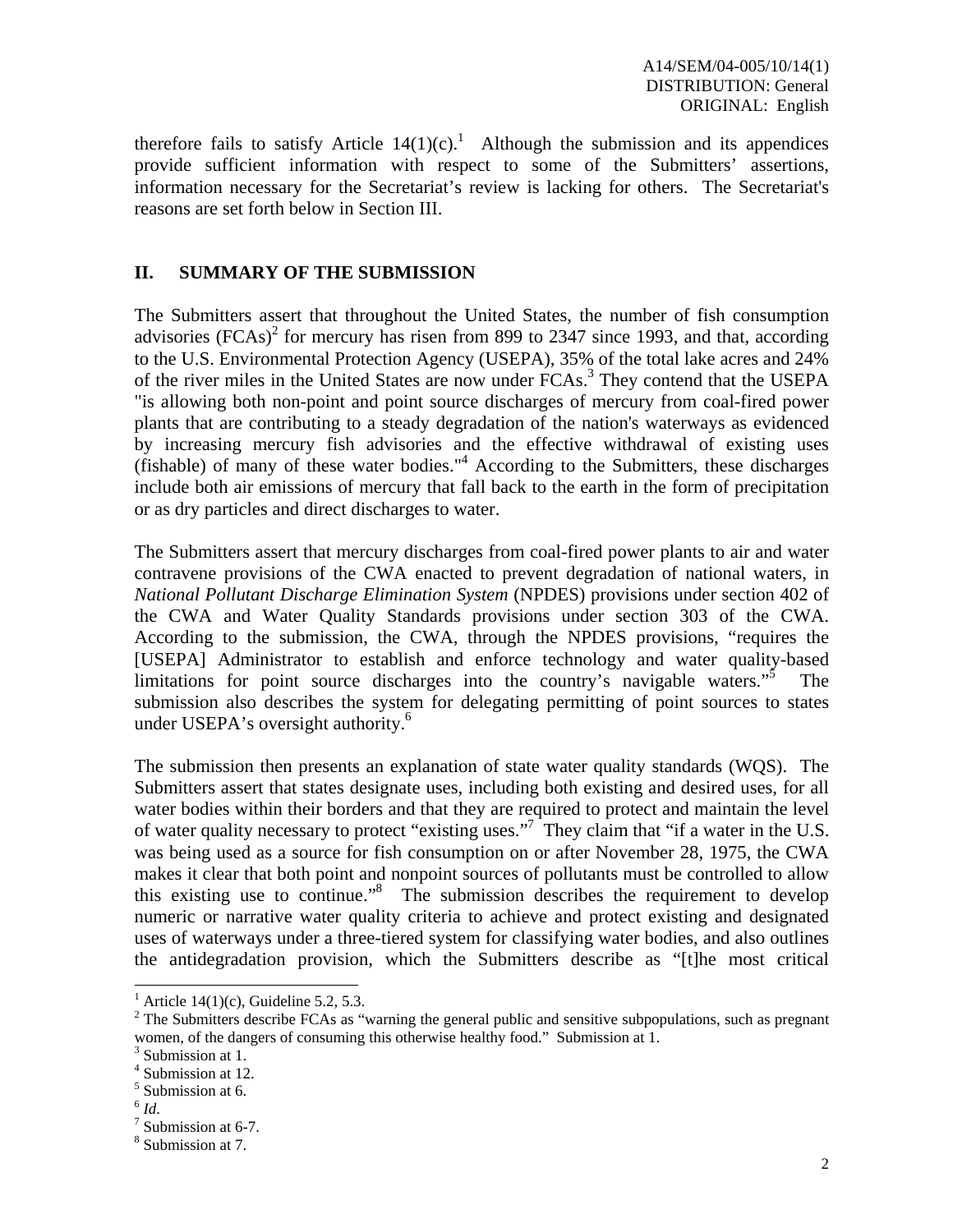component of the state WQS scheme."<sup>9</sup> According to the Submitters, "[t]he purpose of the antidegradation policy is to ensure that existing water uses and the level of water quality to protect those uses are maintained and protected."<sup>10</sup> They assert that the antidegradation provisions "require that both point and nonpoint sources of pollution be maintained to protect designated and existing uses of all U.S. waterways."<sup>11</sup> The Submitters assert that the USEPA retains oversight authority for all aspects of state WQS, including authority to approve state WQS or to promulgate its own standard if a state does not make changes USEPA says are needed to meet requirements of the CWA.<sup>12</sup>

The submission also outlines the CWA's provisions regarding Total Maximum Daily Loads (TMDLs), which the Submitters describe as essential for implementing the antidegradation provisions. The Submitters assert that "where waterways have become contaminated beyond levels set in the WQS, the state must establish TMDLs to bring a water body back into compliance . . . by establishing the maximum amount of pollution that can be added to [the] water body."<sup>13</sup> According to the Submitters, "[t]he CWA requires that TMDLs incorporate (1) a waste load allocation for point sources (those with NPDES permits), (2) a load allocation for natural background pollution, and (3) a load allocation for nonpoint sources."<sup>14</sup> The Submitters assert that "TMDLs apply to water bodies that exceed their WQS even where there is no point source of pollution, that is, where the only sources of pollution are nonpoint, for example from atmospheric deposition."<sup>15</sup> They contend that USEPA retains considerable oversight of a state's TMDL program, including authority to approve state TMDLs (or state "continuing planning processes" containing TMDLs) or to reject them and promulgate acceptable ones.<sup>16</sup>

Focusing on the years 1993 to 2003, the Submitters assert that the United States, through the USEPA, is failing on an ongoing basis to effectively enforce the NPDES provisions under section 402 of the CWA and the WQS provisions under section 303 of the CWA in three different ways. First, they contend USEPA issues NPDES permits or delegates to states the issuance of state permits meeting federal requirements that allow for ongoing point source discharges of mercury into U.S. waterways, without consideration for the cumulative impact of point and nonpoint discharges of mercury on degraded waters. They assert that a "factual record would establish whether the [USEPA] is allowing direct discharges of mercury to waterways that are currently under FCAs for mercury and thus no longer suitable for fishing."<sup>17</sup> Second, they assert the USEPA approves inadequate state antidegradation policies and implementation procedures that fail to safeguard water bodies. Third, they claim the USEPA fails to use its authority to require states to adopt TMDLs for mercury where WOS are not being met, and to issue its own TMDLs where state action is inadequate.

- l <sup>9</sup> *Id.*
- 

 $\frac{10}{10}$ *Id.*<br><sup>11</sup> Submission at 7-8.

<sup>&</sup>lt;sup>12</sup> Submission at 8.

<sup>&</sup>lt;sup>13</sup> Submission at 9.<br><sup>14</sup> *Id.*<br><sup>15</sup> *Id.* 

<sup>14</sup> *Id.* <sup>15</sup> *Id.* <sup>16</sup> *Id.* 17 Submission at 10.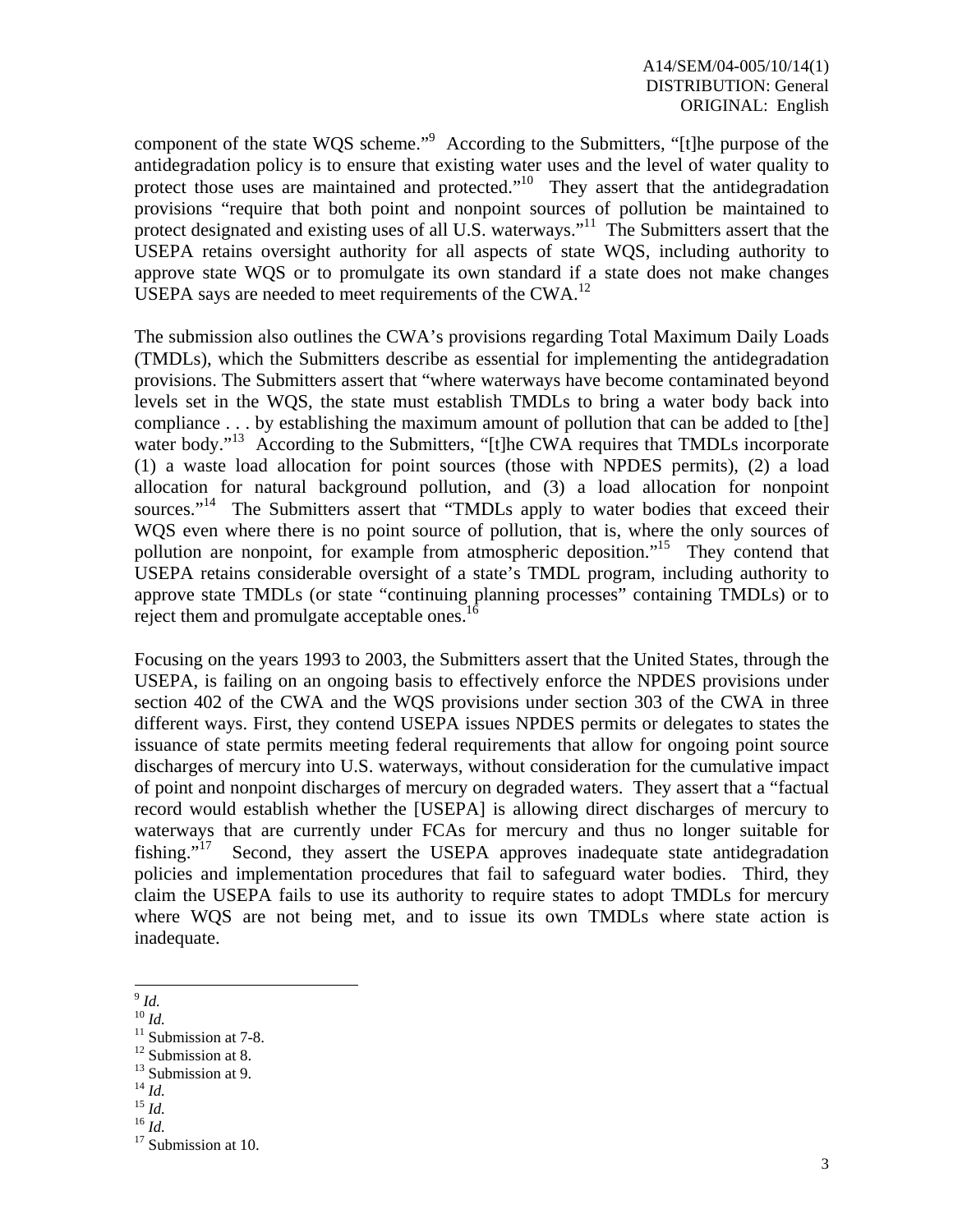### **III. ANALYSIS**

l

Article 14 of the NAAEC directs the Secretariat to consider a submission from any nongovernmental organization or person asserting that a Party to the NAAEC is failing to effectively enforce its environmental law. When the Secretariat determines that a submission meets the Article 14(1) requirements, it then determines whether the submission merits requesting a response from the Party named in the submission based upon the factors contained in Article  $14(2)$ . As the Secretariat has noted in previous Article  $14(1)$ determinations,<sup>18</sup> Article 14(1) is not intended to be an insurmountable procedural screening device.

### **A. Opening Phrase of Article 14(1)**

The opening phrase of Article 14(1) authorizes the Secretariat to consider a submission "from any nongovernmental organization or person asserting that a Party is failing to effectively enforce its environmental law […]." The submission meets the requirements inherent in this phrase. First, the Submitters are nongovernmental organizations as defined in Article 45(1) of the NAAEC. Second, the submission asserts that a Party, the United States, is failing to effectively enforce provisions of the CWA. Third, the NPDES and WQS provisions of the CWA are clearly environmental law within the meaning of NAAEC Article 45(2) and the submission alleges an ongoing failure to effectively enforce these provisions of environmental law.Last, the submission alleges a failure to effectively enforce the cited provisions of law and not a deficiency in the law itself.

Consideration of the last of these requirements derived from the opening phrase of Article 14(1) warrants elaboration. The Secretariat has accepted for consideration previous submissions that asserted a failure to effectively enforce or fulfill a clear and specific legal obligation that a Party imposes on itself.<sup>19</sup> However, mindful of the government enforcement actions that are included in Article 5 of the NAAEC, the Secretariat has also dismissed assertions in previous submissions that challenged the kind of standard-setting that the NAAEC Parties reserved to themselves, as contrasted with assertions of a "failure to effectively enforce." $^{20}$ 

The Submitters assert that the United States is failing to effectively enforce provisions of the CWA in three ways: 1) by issuing NPDES permits or delegating to states the issuance of state permits that allow for the ongoing discharge of mercury into degraded waters; 2) by approving state antidegradation policies and implementation procedures that are failing to safeguard tiered water bodies; and 3) by failing to require States to adopt TMDLs for mercury where WQS are not being met or a beneficial use has been lost, and failing to

<sup>18</sup> *See e.g*. SEM-97-005 (Biodiversity), Determination pursuant to Article 14(1) (26 May 1998) and SEM-98- 003 (Great Lakes), Determination pursuant to Article 14(1) & (2) (8 September 1999).

<sup>&</sup>lt;sup>19</sup> See SEM-03-001 (Ontario Power Generation), Determination pursuant to Articles 14(1) and (2) (19 September 2003), http://www.cec.org/files/pdf/sem/03-1-DET%2014\_1\_\_2\_\_en.pdf; SEM-98-003 (Great Lakes), Determination pursuant to Articles 14(1) and 14(2), 5 NAELP 164, 171 (8 September 1999).

<sup>&</sup>lt;sup>20</sup> *See* SEM-98-003 (Great Lakes), Determination pursuant to Articles 14(1) and 14(2), 5 NAELP 164, 171-73 (8 September 1999).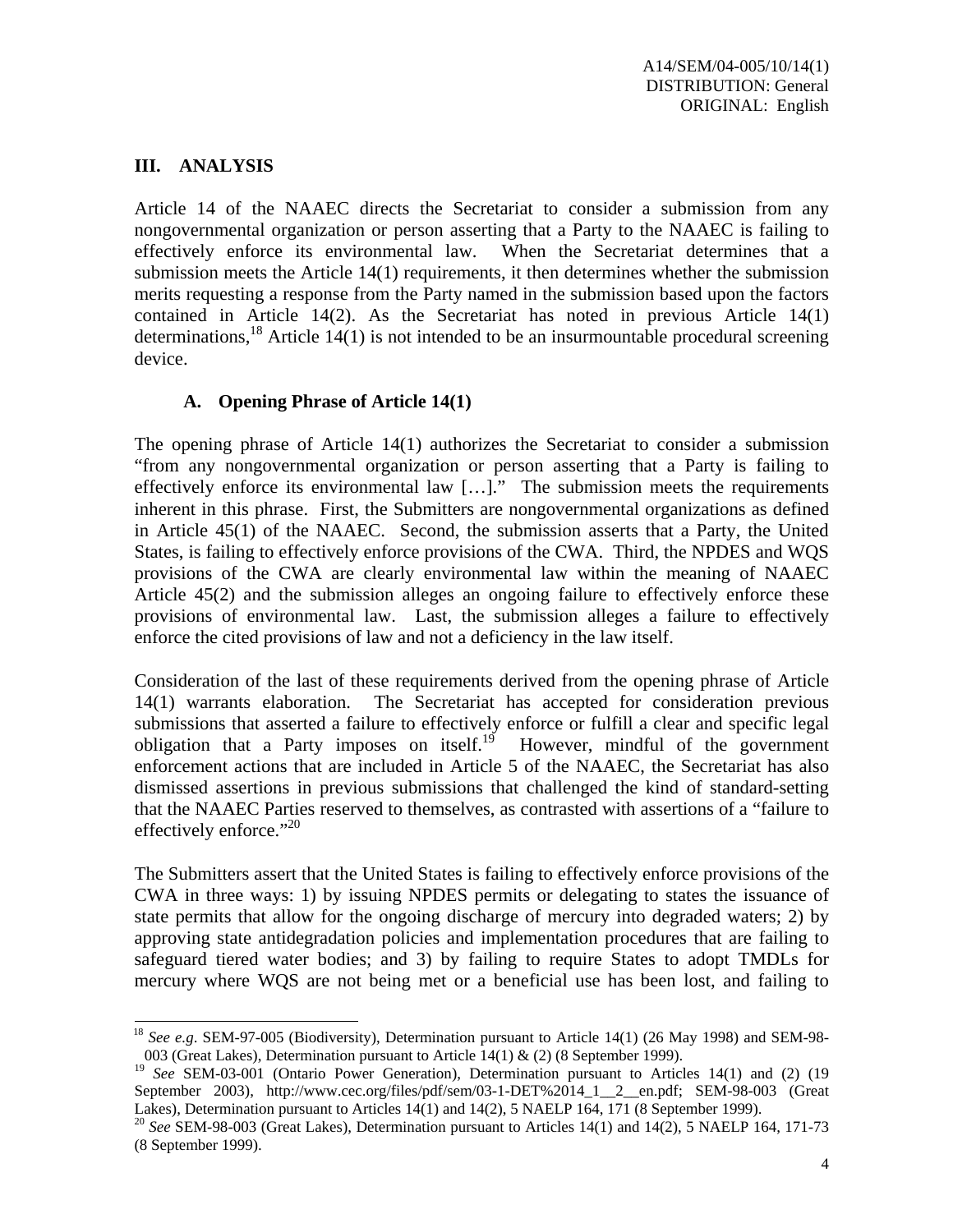intervene by issuing its own TMDLs where State action is inadequate. Without endorsing the Submitters' legal interpretation of the CWA, the Secretariat concludes that the Submitters have set forth a colorable legal basis for their assertions.<sup>21</sup>

Regarding NPDES and state discharge permits, the essence of the Submitters' assertions is that the mercury discharges that the United States authorizes, or allows to be authorized, under NPDES or state permits prevent the United States from meeting the antidegradation requirements of the CWA. The list of "appropriate governmental action" included in NAAEC Article 5(1) to illustrate the ways in which each NAAEC Party "shall effectively enforce its environmental laws and regulations" includes "using licenses, permits or authorizations."22 In the Secretariat's view, an assertion that a Party is failing to effectively enforce its environmental law by issuing or allowing permits that prevent legal requirements from being met is within the scope of Article 14. Bearing in mind the legal complexity underlying the interrelationship of permitting, WQS and antidegradation requirements under the CWA, the Secretariat concludes that the Submitters' assertions regarding the issuance of NPDES and state discharge permits fall within the scope of Article 14.

l

EPA expects states to list waters impaired or threatened by atmospheric deposition of toxic pollutants and to develop TMDLs for them. *See*, 64 Fed. Reg. 46,012 at 46,022-23 (Aug. 23, 1999) (proposed rule to codify EPA's interpretation). A TMDL identifies the pollutant load that a receiving water can assimilate and still achieve applicable water quality standards, and then allocates that load (allowing for a margin of safety) among NPDES-permitted facilities and other categories of sources of the pollutant, including conceivably long-range atmospheric deposition sources. *See*, 33 U.S.C. § 1313(d)(1)(C); 40 C.F.R. § 130.2. Although a TMDL itself imposes no enforceable requirements [on regulated entities], it can serve as an assessment and planning tool that local, state, and federal authorities can use to impose controls or pollution reduction targets for the purpose of achieving the applicable water quality standards. The development of TMDLs for pollutants originating from air deposition can be complicated by a lack of data and the current dearth of readily available analytical approaches and models. *See*, 64 Fed. Reg. at 46,022. For this reason, EPA is currently working with states on two pilot projects, including one for mercury for Devil's Lake in Wisconsin, to develop TMDLs for pollutants originating from air deposition, in hope that this will facilitate the development of TMDLs elsewhere.

SEM-98-003 (Great Lakes), U.S Response to Submission 98-003 (3 December 1999). *See also* Submission, Appendix 7 at note 26 and accompanying text.

<sup>22</sup> Article 5(1)(i). The Secretariat has previously made reference to the actions listed in Article 5(1) in determining whether an assertion relates to enforcement. *See, e.g.,* SEM-98-003 (Great Lakes), Determination pursuant to Articles 14(1) and 14(2), 5 NAELP 164, 170 (8 September 1999).

<sup>&</sup>lt;sup>21</sup> In this regard, the Secretariat notes that the United States' response to the SEM-98-003 (Great Lakes) submission stated as follows:

EPA and states also use water quality standards to assess the health of the nation's waters, *see, e.g.*, CWA sections 303(d)(1) and 305(b), 33 U.S.C. §§ 1313(d)(1) and 1315(b), for the purpose of developing regulatory and non-regulatory approaches for restoring waters impaired by toxics and other pollutants. One of the newest approaches in this area for addressing impairment due to atmospheric deposition is the development of Total Maximum Daily Loads ("TMDLs"). Under section  $303(d)(1)$ , states are required to identify the waters within their boundaries that are not expected to achieve applicable water quality standards (for toxics or for any other pollutant) after application of technology-based or other controls on CWA point and non-point sources. *See*, 33 U.S.C. § 1313(d)(1).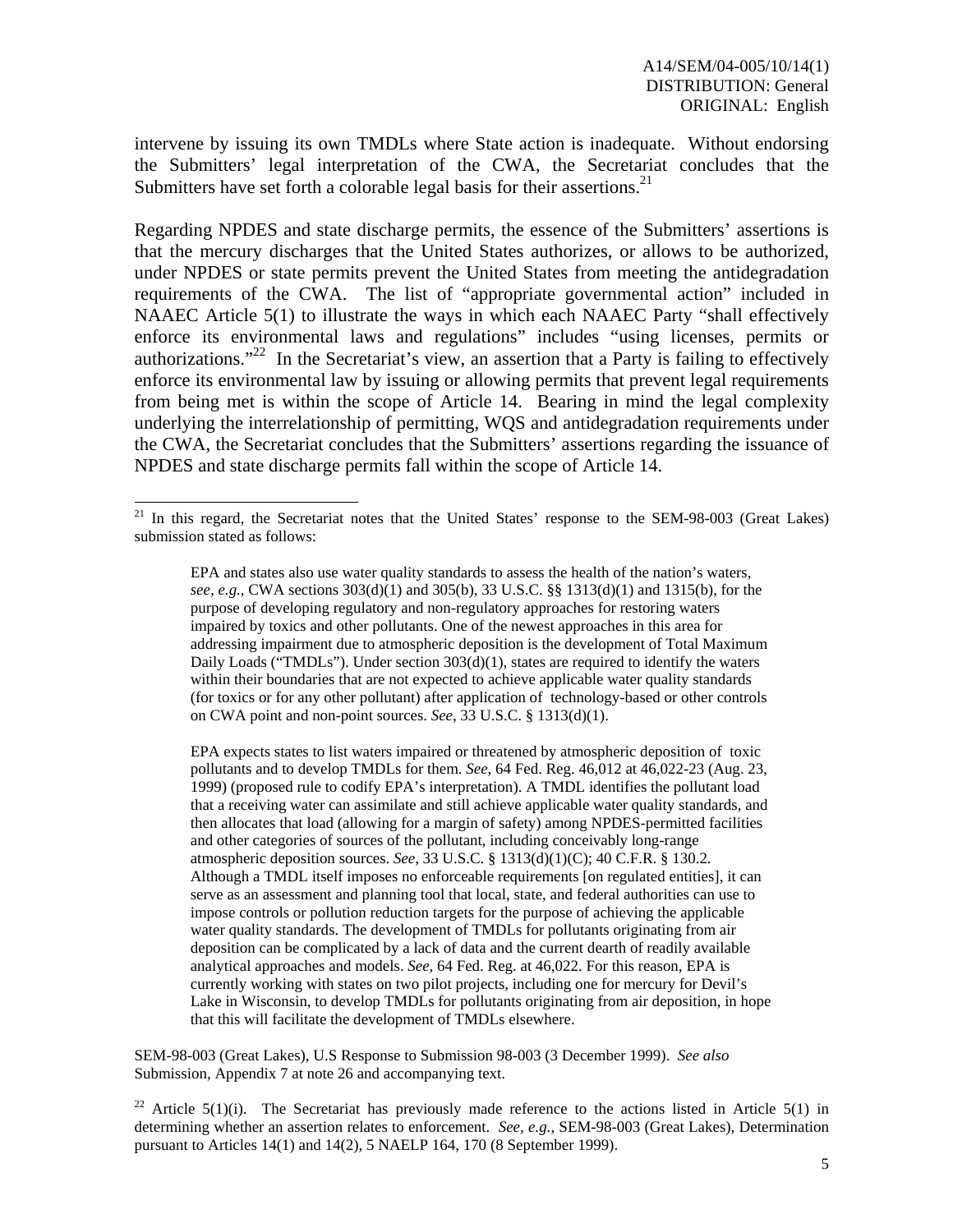The essence of the Submitters' second, related contention is that the United States, by approving inadequate state antidegradation policies and implementation methods, is failing to effectively fulfill its legal obligation under the antidegradation provisions of the CWA to prevent emissions and discharges of coal-fired power plants to air and water from degrading Tier I, Tier II and Tier III water bodies.<sup>23</sup> With respect to all three classes of waters, the Submitters contend that air emissions of mercury are causing degradation that contravenes antidegradation requirements, and that the USEPA is not fulfilling its legal obligation to require states to adopt or adjust controls on point and nonpoint sources of mercury that will prevent degradation of water quality. With regard to Tier II waters, the Submitters add that USEPA is allegedly failing to fulfill its obligation to allow degradation of Tier II water bodies only if public hearings are held and best management practices (BMPs) have been implemented for all nonpoint sources of pollution, including air emissions from coal-fired power plants. The Secretariat concludes that the assertion regarding approval of state antidegradation policies and implementation methods involves an asserted failure to effectively enforce, because for all tiered classes of water bodies, the Submitters assert that the United States is failing to meet legal requirements related to preventing water quality degradation.

The essence of the third assertion is that the United States is failing to effectively fulfill its legal obligation to ensure that states adopt TMDLs for mercury for water bodies that fail to meet water quality standards for mercury. The Submitters assert that the United States is failing to effectively fulfill TMDL requirements in two ways: first, by failing to ensure that states, taking into account FCAs, properly declare waters to be impaired; and second, by failing to adopt TMDLs for waters that are or should be listed as impaired. The Secretariat concludes that the assertions regarding failure to effectively enforce TMDL requirements also meet the threshold criteria of Article 14.

#### **B. Six Specific Criteria under Article 14(1)**

Article 14(1) then lists six specific criteria relevant to the Secretariat's consideration of submissions. The Secretariat must find that a submission:

- (a) is in writing in a language designated by that Party in a notification to the Secretariat;
- (b) clearly identifies the person or organization making the submission;
- (c) provides sufficient information to allow the Secretariat to review the submission, including any documentary evidence on which the submission may be based;
- (d) appears to be aimed at promoting enforcement rather than at harassing industry;
- (e) indicates that the matter has been communicated in writing to the relevant authorities of the Party and indicates the Party's response, if any; and

 $23$  Submission at 10-11.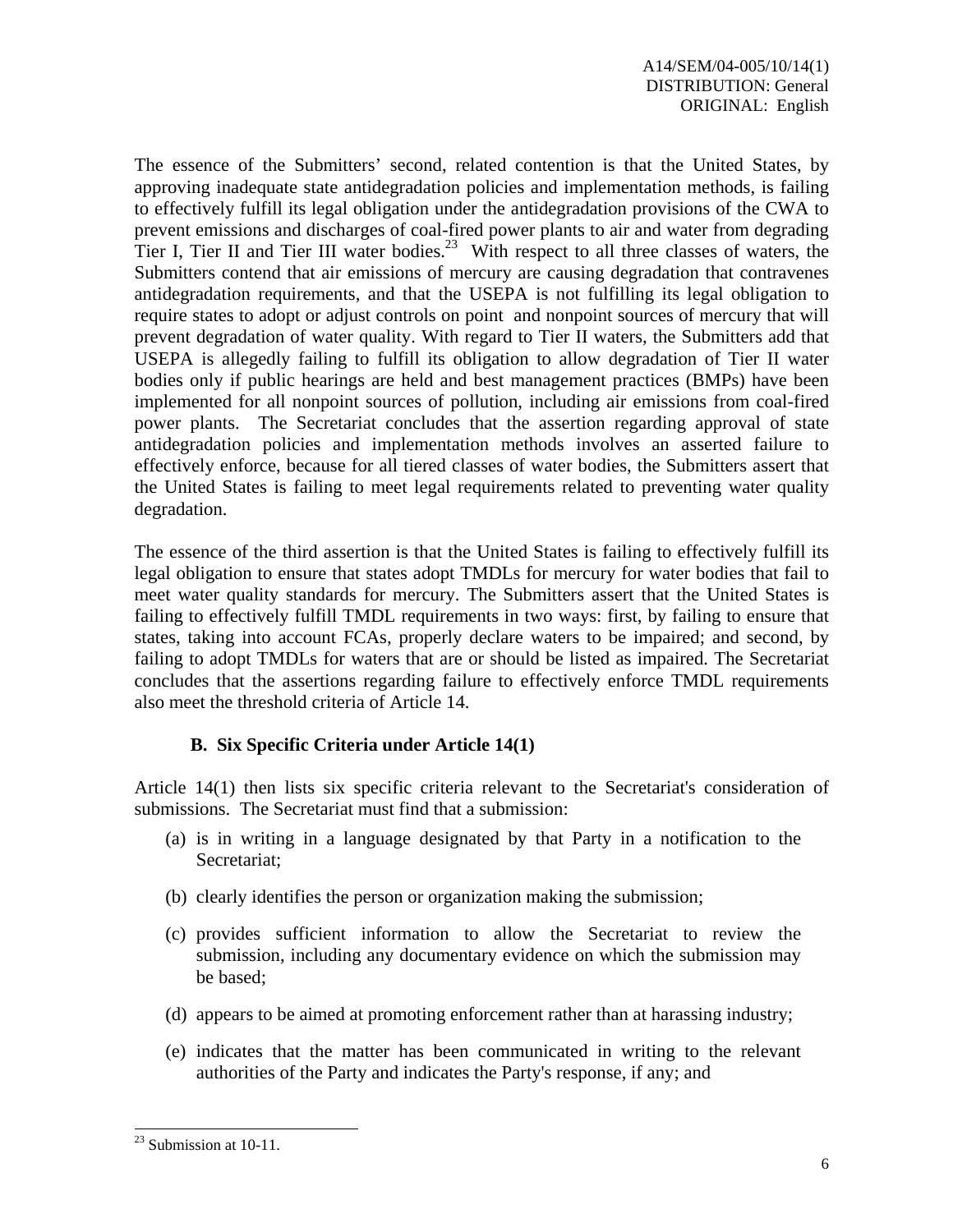(f) is filed by a person or organization residing or established in the territory of a Party. $^{24}$ 

#### **1. The submission satisfies five of the six criteria**

The submission meets the criteria in Article  $14(1)(a)$ ,  $(b)$ ,  $(d)$ ,  $(e)$  and  $(f)$ . First, the submission is in English, a language designated by the United States.<sup>25</sup> Second, it clearly identifies the organizations making the submission.<sup>26</sup> Third, the submission appears to be aimed at promoting enforcement rather than at harassing industry.<sup>27</sup> It is focused on the acts or omissions of a Party rather than on compliance by a particular company or business, the Submitters are not competitors standing to benefit economically from the submission*,* and the submission does not appear frivolous.<sup>28</sup> The submission indicates that the matter has been communicated in writing to the relevant authorities of the United States and indicates that no response was received.<sup>29</sup> Finally, the Submitters are established in the United States and Canada.<sup>30</sup>

### **2. The submission, as a whole, does not satisfy Article 14(1)(c)**

The submission as a whole does not provide sufficient information to allow the Secretariat to review it, and therefore fails to satisfy Article  $14(1)(c)$ .<sup>31</sup> Although the submission and its appendices provide sufficient information with respect to some of the Submitters' assertions, information necessary for the Secretariat's review is lacking for others.

The starting point for the Submitters is information regarding FCAs in place across the United States. The Submitters incorporate into the submission information available from United States government sources regarding all FCAs currently in effect in the United States.<sup>32</sup> The Submitters treat these FCAs as an indicator of water quality impairment, citing information indicating that USEPA appears to concur, at least to some extent, with this approach. $33$ 

With this baseline of information regarding impaired waters subject to FCAs, the Submitters point to additional information in support of the asserted failures to effectively enforce the CWA. Overall, the water bodies of interest to the Submitters can be discerned by cross referencing all waters subject to mercury FCAs with Tier I water bodies that have been historically used for fishing or designated as "fishable," and all Tier II and III water bodies. The only Tier I, Tier II or Tier III water body specifically identified in the body of the submission as failing to meet antidegradation requirements is Everglades National Park, which according to Submitters is classified as an outstanding national resource water

<sup>&</sup>lt;sup>24</sup>Article 14(1)(a)-(f).

<sup>&</sup>lt;sup>25</sup> Submission at 13; Article 14(1)(a), Guideline 3.2.

<sup>&</sup>lt;sup>26</sup> Submission at 13; Article 14(1)(b).

<sup>&</sup>lt;sup>27</sup> Submission at 13; Article 14(1)(d).

<sup>28</sup> *See* Guideline 5.4.

<sup>&</sup>lt;sup>29</sup> Submission at 13, Appendices 6 and 7; Article 14(1)(e); Guideline 5.5.

 $30$  Submission at 13; Article 14(1)(f).

<sup>&</sup>lt;sup>31</sup> Article 14(1)(c), Guideline 5.2, 5.3.

 $32$  Submission at 1, 4-5 and notes 2-5, 39-42, 44-46.

 $33$  Submission at 10-11, note 19, 110.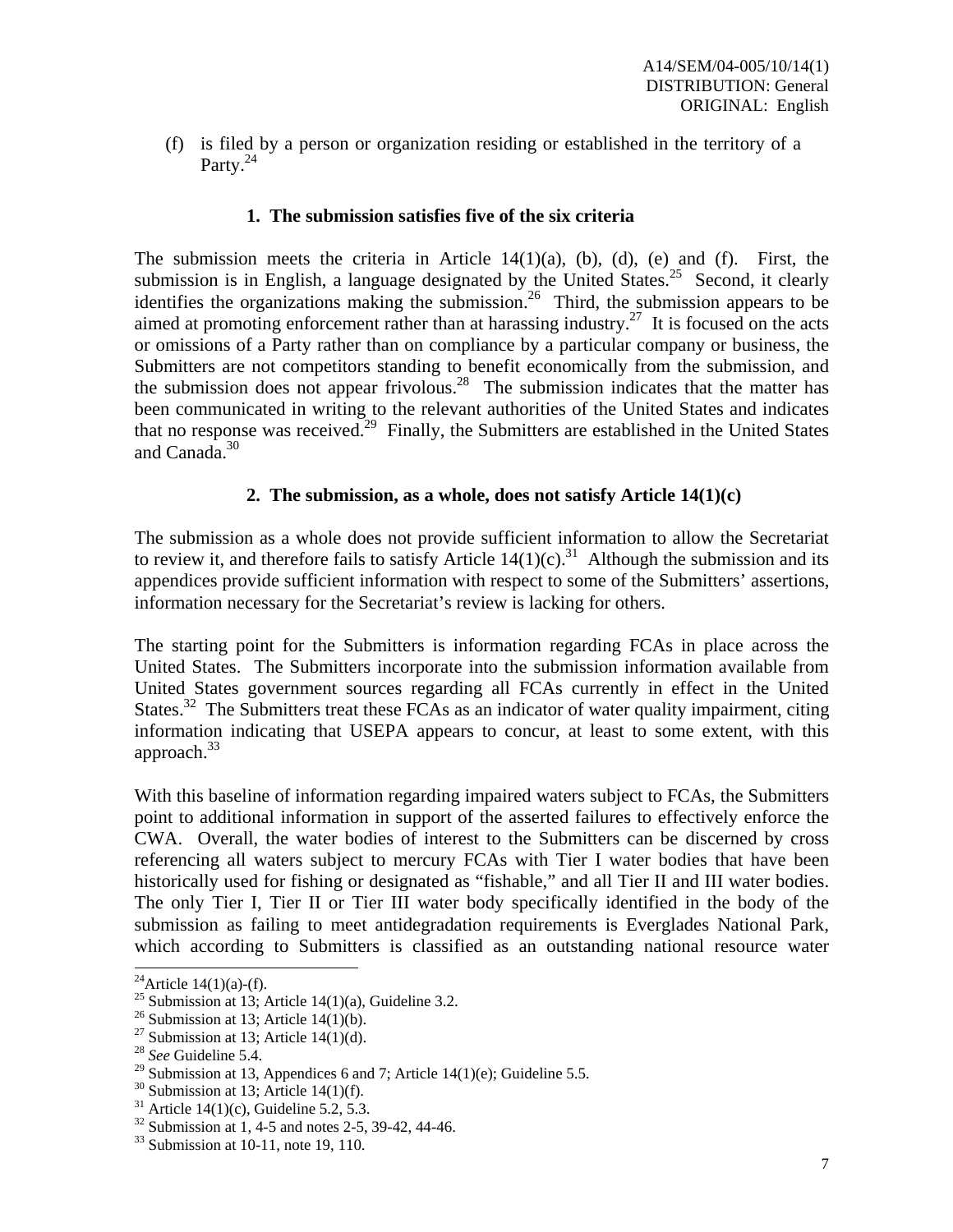(ONRW) and Tier III waterway.<sup>34</sup> The Submitters assert that a mercury FCA in the Everglades watershed indicates a violation of mandatory Tier III protections in Everglades National Park.<sup>35</sup> Relying on Toxic Release Inventory (TRI) data<sup>36</sup> and other sources, the Submitters also point to information indicating that at least one NPDES or state-permitted electric generating facility in each of the states of Pennsylvania, Kentucky, Illinois and Ohio discharged to either a lake or river under a statewide mercury FCA in 2002; and information identifying three permitted power plants in Michigan that, according to the Submitters, discharged mercury into three identified water bodies under mercury FCAs in 2002. With regard to TMDLs, the Submitters point to West Virginia as a state that they contend has failed to properly list impaired waters for which TMDLs for mercury should be adopted and they attach to the submission a report on a mercury TMDL pilot study for a portion of the Florida Everglades.<sup>37</sup>

In regard to NPDES-related requirements of the CWA, the Submitters essentially assert that when a NPDES or state permit authorizes a coal-fired power plant to discharge mercury to a water body that is under a mercury FCA (and therefore, according to the Submitters, not in compliance with WQS), the CWA requires one of two responses (or both): either 1) the permit must be adjusted to allow less mercury to be discharged, or 2) measures must be taken to ensure that mercury discharges from other point or nonpoint sources (including air emissions) affecting that water body be reduced or eliminated. In either case, according to the submission, the CWA requires the permitted discharge to be considered relative to other mercury sources, a requirement the Submitters contend the United States is failing to fulfill.<sup>38</sup> The Secretariat concludes that the information in the submission and its attachments is sufficient to allow consideration of the Submitters' claims regarding the issuance of NPDES or state permits, but only with respect to all NPDES or state-permitted electric utilities in Pennsylvania, Kentucky, Illinois, Ohio (identifiable through USEPA's TRI data referenced in the submission),  $39$  and the three identified utilities in Michigan. The Submitters rely on information indicating that all of these utilities discharge mercury to waters subject to mercury FCAs. This information should be sufficient to permit the United States to explain in a response whether and, if so, how it has fulfilled the CWA's

 $34$  Submission at 11.

<sup>&</sup>lt;sup>35</sup> *Id.* <sup>36</sup> By citing the publicly-available TRI data on the USEPA's website, the Submitters effectively incorporate into the submission the specific permitted electric utilities that are identified in those data as discharging mercury to waters covered by the CWA. The Secretariat assumes that information on which of those facilities discharge mercury pursuant to NPDES or state discharge permits is a matter of public record. However, more information identifying specific permitted facilities would assist the Secretariat's further consideration of this submission.

 $37$  Submission at 3-4, 10 and notes 95-100. The TMDL study for the Everglades does not specifically discuss the impact of mercury emissions from coal-fired power plants on Everglades water quality. While noting that "[b]oth long distance transport and localized deposition around certain types of sources are important," the report noted that "[t]he principal concerns [in the Everglades] focus on local effects of waste incinerators and other emissions sources in southeast Florida, increased release of mercury or other substances form the Everglades Agricultural Area promoted by drainage and soil disturbance, or hydrologic changes." Submission, Appendix 10 at 6. Acknowledging uncertainty and debate over the relative importance of local versus long range mercury sources, the TMDL study included source-receptor modeling only for local sources and concluded that "local sources account for more than 50% of mercury deposited in southern Florida." *Id.* at 58. The local sources accounted for in the TMDL study included no coal combustion sources. *Id.* at 76. <sup>38</sup> Submission at 10.

<sup>39</sup> *See* Submission at notes 95-98.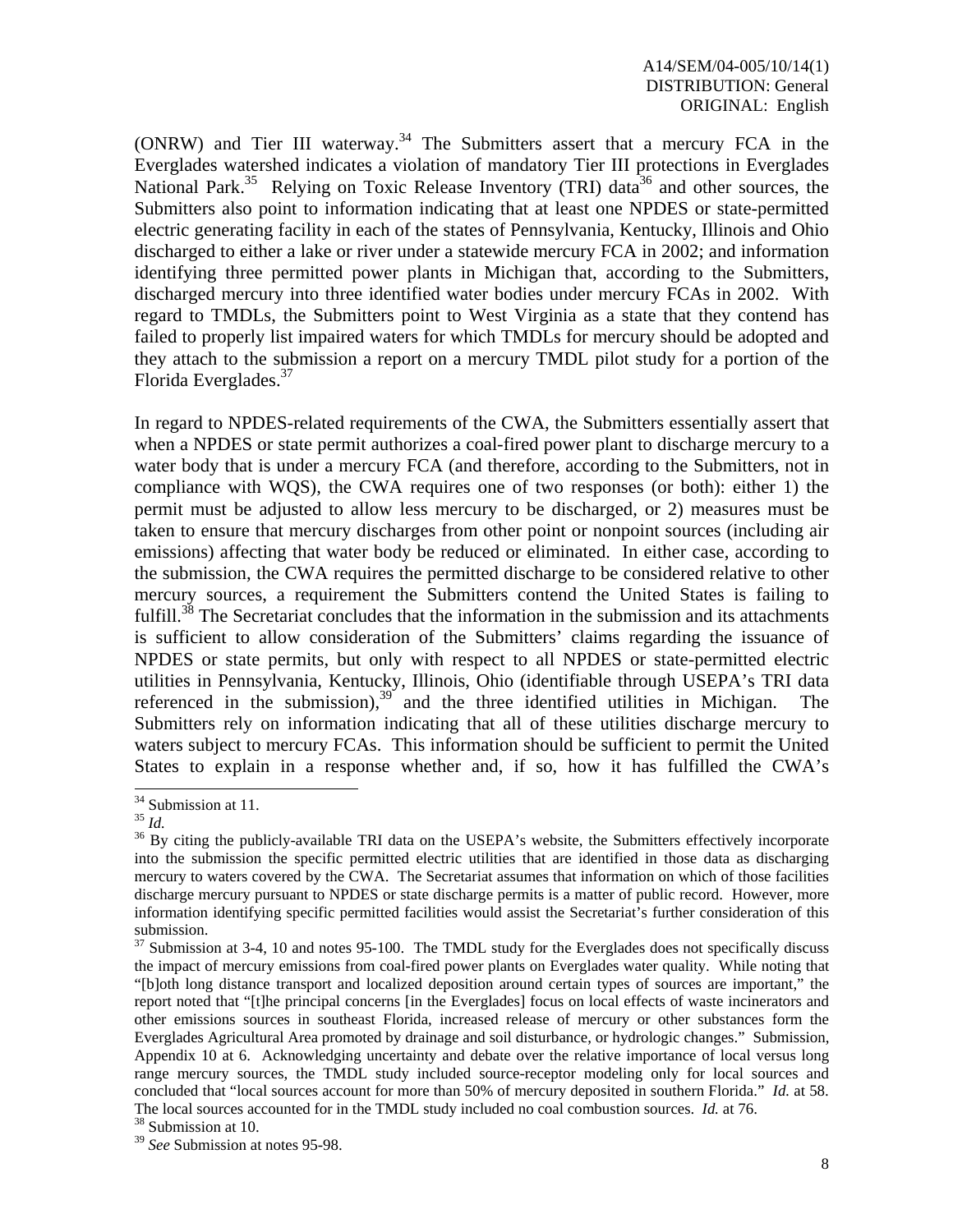requirements for NPDES or state discharge permits, including consideration of other point and nonpoint sources, in connection with the power plants identified.

The Secretariat concludes that the submission does not include sufficient information to allow consideration of the assertions regarding approval of state antidegradation policies and procedures and enforcement of TMDL requirements.<sup>40</sup> Recently, the Secretariat dismissed a submission on the grounds that "[w]ithout additional information that would allow the Secretariat to discern more clearly the context in which the Submitter seeks to have factual information presented in a factual record, the Secretariat is not able to review the submission."<sup>41</sup> The same applies here with respect to the Submitters' assertions regarding antidegradation and TMDL requirements, and regarding NPDES or state permits other than those identified above.

Although cross referencing mercury FCAs with Tier I, Tier II and Tier III water bodies is a starting point, it is not sufficient. For example, to review these assertions, the Secretariat would need additional information regarding 1) exceedances of water quality standards for mercury in particular Tier I, Tier II and Tier III water bodies subject to FCAs; 2) the nature of the alleged failure to ensure that particular state antidegradation policies and implementation methods meet federal requirements with regard to those water bodies; and 3) the actions the Submitters believe the United States is failing to effectively take with respect to particular states in which the Submitters believe antidegradation policies and implementation methods are in violation of the CWA.<sup>42</sup> With respect to antidegradation requirements for Tier II water bodies, the Secretariat also requires more specific information identifying the Tier II water bodies with respect to which the Submitters believe the United States has failed to require BMPs for coal-fired power plants, as well as more information regarding the nature of the asserted failure: do the Submitters assert that the United States has taken no action, or that the United States has taken inadequate action, for example by either failing to identify the power plants that contribute to the degradation of water quality or not ensuring that identified sources employ BMPs?

In regard to TMDLs, the submission states that a "factual record would determine which state continuing planning processes fail to incorporate an existing TMDL or incorporate[] a TMDL that does not have any regulation or BMP for mercury air emissions from coal-fired plants"; that it "would also determine if EPA is failing to use its authority to require states to pass TMDLs where WQS are not being met or a beneficial use has been lost"; and that it would further examine "if EPA is failing to intervene by issuing its own TMDLs where state

<sup>&</sup>lt;sup>40</sup> Although the Submitters' assertions regarding NPDES and state discharge permits appear to implicate the TMDL scheme to some extent, those assertions do not incorporate the full scope of the Submitters' TMDL assertions.

 $41$  SEM-04-004 (Oldman River III), Determination pursuant to Article 14(1) (14 October 2004).

<sup>&</sup>lt;sup>42</sup> The Secretariat does not assume that the asserted failure to effectively enforce the CWA's antidegradation requirements is the same for all states. For example, where a FCA advisory in a state indicates that WQS are not being met, a number of scenarios are theoretically possible. For example, USEPA or a state might have taken action to enforce antidegradation requirements that will require additional time to result in improvements to water quality; action might have been taken that will only partially, or inadequately, meet antidegradation requirements; or no action might have been taken. The submission makes no distinction among such scenarios.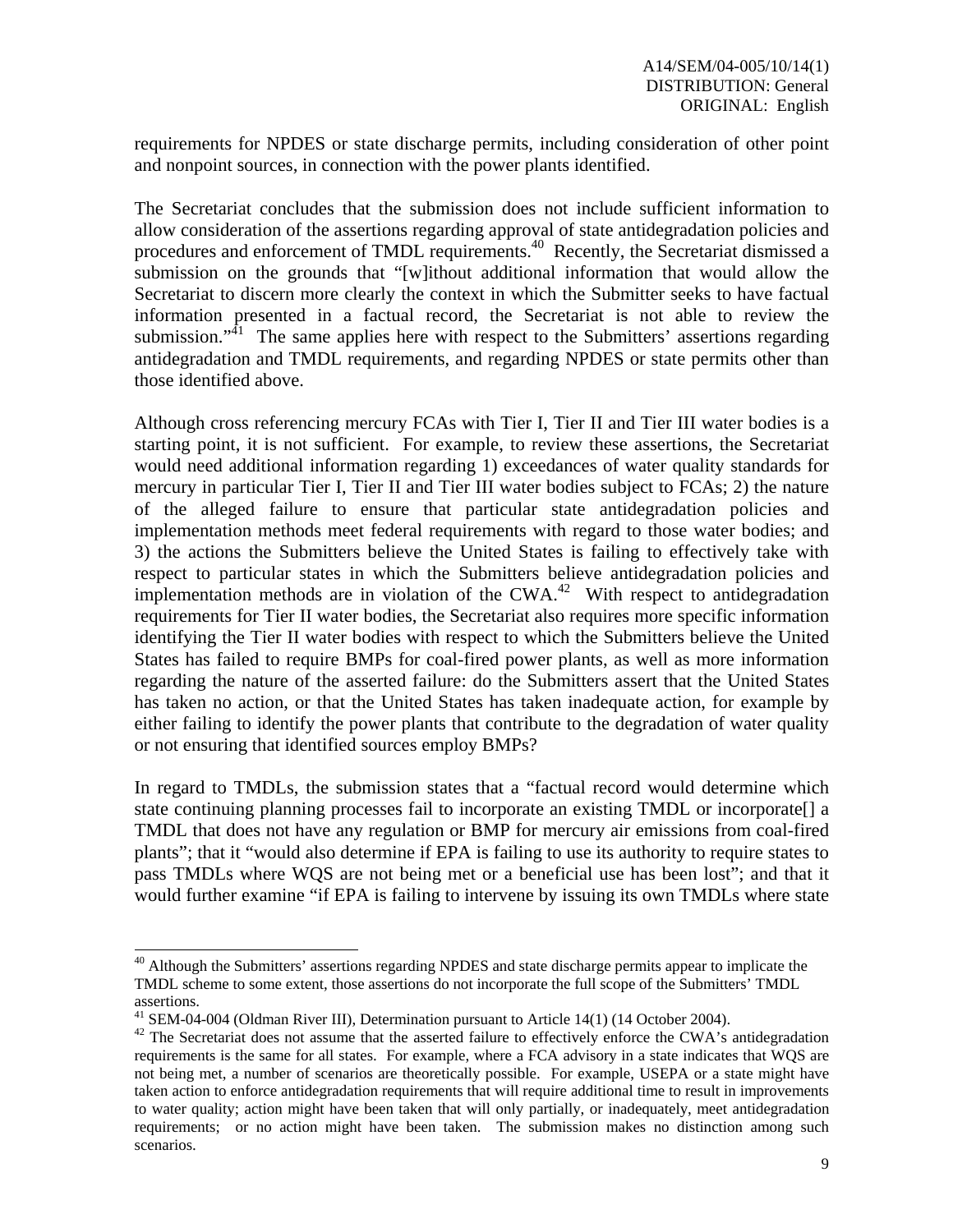action is inadequate." 43 Citing the example of West Virginia, the Submitters also assert that "the CEC may need to inquire into the possible failure to use FCAs to declare waters impaired."<sup>44</sup> Despite the information regarding West Virginia's alleged failure to properly list impaired waters and establish TMDLs, the submission contains insufficient information for the Secretariat to consider the full scope of the assertion that the United States is failing to effectively enforce TMDL requirements.<sup>45</sup> To trigger the process under Articles 14 and 15, the Submitters must provide additional and more specific information regarding which states the Submitters believe have failed to adopt, in the manner required, TMDLs addressing air emissions from coal-fired power plants and regarding the nature of those alleged failures with respect to particular states.<sup>46</sup>

In short, although the submission raises serious questions, it does not contain sufficient information regarding the nexus between air emissions of particular coal-fired plants and impairment of particular water bodies, or, in the absence of such information, a sufficient indication that the lack of this information forms an integral part of the assertion of a failure to effectively enforce the CWA.<sup>47</sup> The Secretariat must be equipped at the appropriate time with enough information to consider whether a factual record is warranted. While the Submitters cannot be expected to provide information that would more appropriately be expected in a response to the submission from the United States government (or more appropriately developed during preparation of a factual record), the Secretariat concludes that they have not met the threshold of information required to trigger the Articles 14 and 15 process. The legal complexity of the CWA scheme for addressing point and nonpoint sources of pollution, the focus in the submission on air emissions from coal-fired power plants as a source of water quality degradation and the likelihood that a significant portion of the pollution of concern to the Submitters is interstate in nature underscore the need for additional information to support the Secretariat's consideration of the submission as a whole.

The Secretariat also believes the Submitters could provide additional information or clarification regarding whether private remedies available under the Party's law have been pursued, a factor relevant to the Secretariat's consideration of whether to request a response to a submission from the Party concerned.<sup>48</sup> On its face, Article 14(2)(c) does not restrict the Secretariat's consideration only to whether the Submitters of a submission have pursued

 $43$  Submission at 11-12.

<sup>&</sup>lt;sup>44</sup> Submission at 12.

<sup>&</sup>lt;sup>45</sup> As noted above in note 40, certain aspects of the TMDL assertions may be implicated in the NPDES-related

assertions for power plants in Illinois, Kentucky, Michigan, Ohio and Pennsylvania.  $46$  Again, the Secretariat does not assume that the alleged failure to enforce TMDL requirements is the same for all states. *See* note

<sup>&</sup>lt;sup>47</sup> Appendix 7 to the submission is a letter from Waterkeeper Alliance to USEPA Administrator Leavitt, objecting to the USEPA's *Proposed National Emissions Standards for Hazardous Air Pollutants; and in the Alternative, Proposed Standards of Performance for New and Existing Stationary Sources: Electric Utility Steam Generating Units; Proposed Rule.* The letter contends that the Proposed Rule fails to adequately address the antidegradation requirements of tiered waterbodies and BMPs under CWA mandates. However, the submission does not indicate that the Submitters focus their assertions regarding failure to effectively enforce the CWA's antidegradation and TMDL requirements on the Proposed Rule, or that they contend that the Proposed Rule is the only mechanism that the United States currently has in progress that relates to the nonpoint sources of water pollution of concern to the Submitters.

 $48$  Article 14(2)(c).